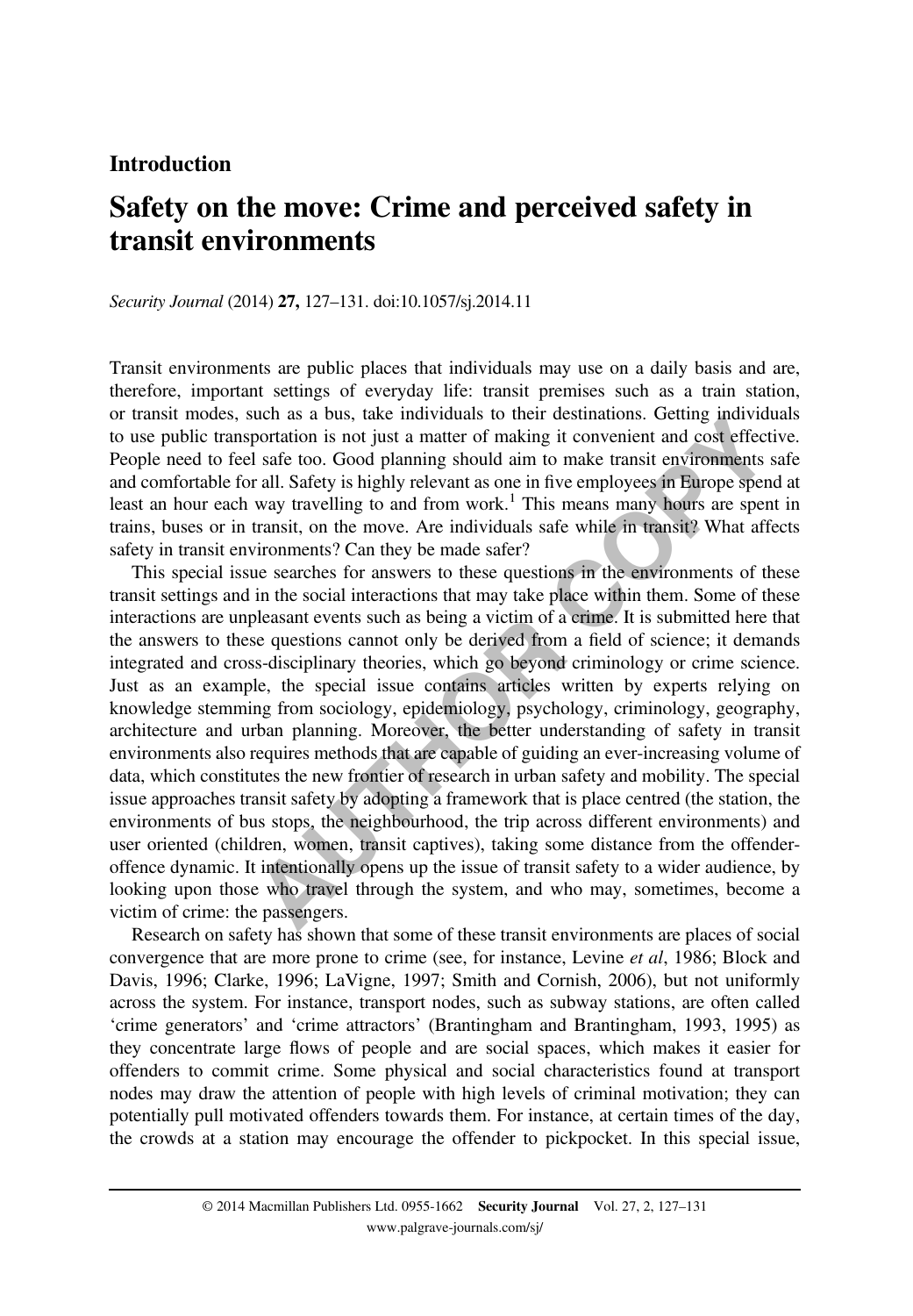

further light is shed on transport nodes as crime attractors and generators. First, is the example of thefts within and near to London's underground, described by the geographer/ criminologist Andrew Newton and colleagues. Another case is based on a North American case in Henderson, Nevada. Criminologists Timothy Hart and Terance Miethe show that the role of bus stops as crime generators and/or attractors depends on particular combinations of other activity nodes that make up the physical backcloth of their proximate environments. In other words, it depends on the places' immediate land use and the routine activity ([Cohen and Felson, 1979\)](#page-4-0). Second, a new transportation node does not necessarily entail more crime. Evidence from a newly implemented light rail system in Jersey City, USA, indicates that the new system has not introduced non-local offenders to its constituent neighbourhoods, nor contributed with new targets to local offenders. This article written by the criminologist Christopher Sedelmaier is the only one in the special issue that deals with offender data. The author suggests that when dealing with offenders' mobility, there is a need to search for patterns of movement beyond the area of study.

ata. The author suggests that when dealing with offenders' mobility, there is a r<br>or patterns of movement beyond the eras of study.<br>In a train or at subway stations, for instance, is dependent on multi-scale condit<br>various Safety in a train or at subway stations, for instance, is dependent on multi-scale conditions that act at various levels in an urban environment. These conditions are determined by the environmental attributes of the station, the characteristics of the immediate environment, the type of neighbourhood in which the station is located and the relative position of both the station and its neighbourhood in the city (Loukaitou-Sideris et al, 2002; [Ceccato, 2013\)](#page-3-0). So far, most of this research has been dominated by North American and British case studies; therefore this special issue aims to open up this field of research to case studies from other contexts, such as transportation systems in Sweden and Japan. The urban planner Adriaan Uittenbogaard shows how opportunities for guardianship are affected by physical and social environments at underground stations in Stockholm, the capital of Sweden. The author argues that although there is a vast literature on the impact of guardianship on crime (see, for instance, [Reynald, 2011](#page-4-0)), little is known about how the opportunities to exercise guardianship are affected by the environment, and even less is known about the case of underground stations. In a much more demanding transportation system than the one found in Stockholm, the psychologist Seiji Shibata and colleagues assess the railway stations in Tokyo, Japan, in terms of riders' expectations and perceptions of crime and disorder events. Their findings show that the differences between the expected and experienced unpleasantness at stations were significant when it came to rare events, such as being a victim of a terrorist attack or a victim of crime. Although the suggestions for intervention in these two articles may not be the first ones in the literature, they are certainly new in terms of relying on findings from hypothesis testing from two distinct contexts: Japan and Sweden.

The special issue illustrates innovative methods on how transit safety research links the urban landscape with crime and perceived safety. This is relevant because crimes tend to occur in particular geographical areas in a city; they may occur at certain hours of the day and even in association with specific demographic, land use or socioeconomic aspects. Thus, how individuals experience these outdoor city environments is also space dependent. The epidemiologist Douglas Wiebe and colleagues show an example of a novel methodology that combines Geographical Information Systems with minute-to-minute experiences captured by a space–time diary of individuals' perceived safety in Philadelphia, USA. Unfortunately, current official records do not often offer the same type of accuracy as described in the Philadelphia study. Therefore, equally important is the testing of methods that can deal with these uncertainties when using available official statistics. The article by the geographer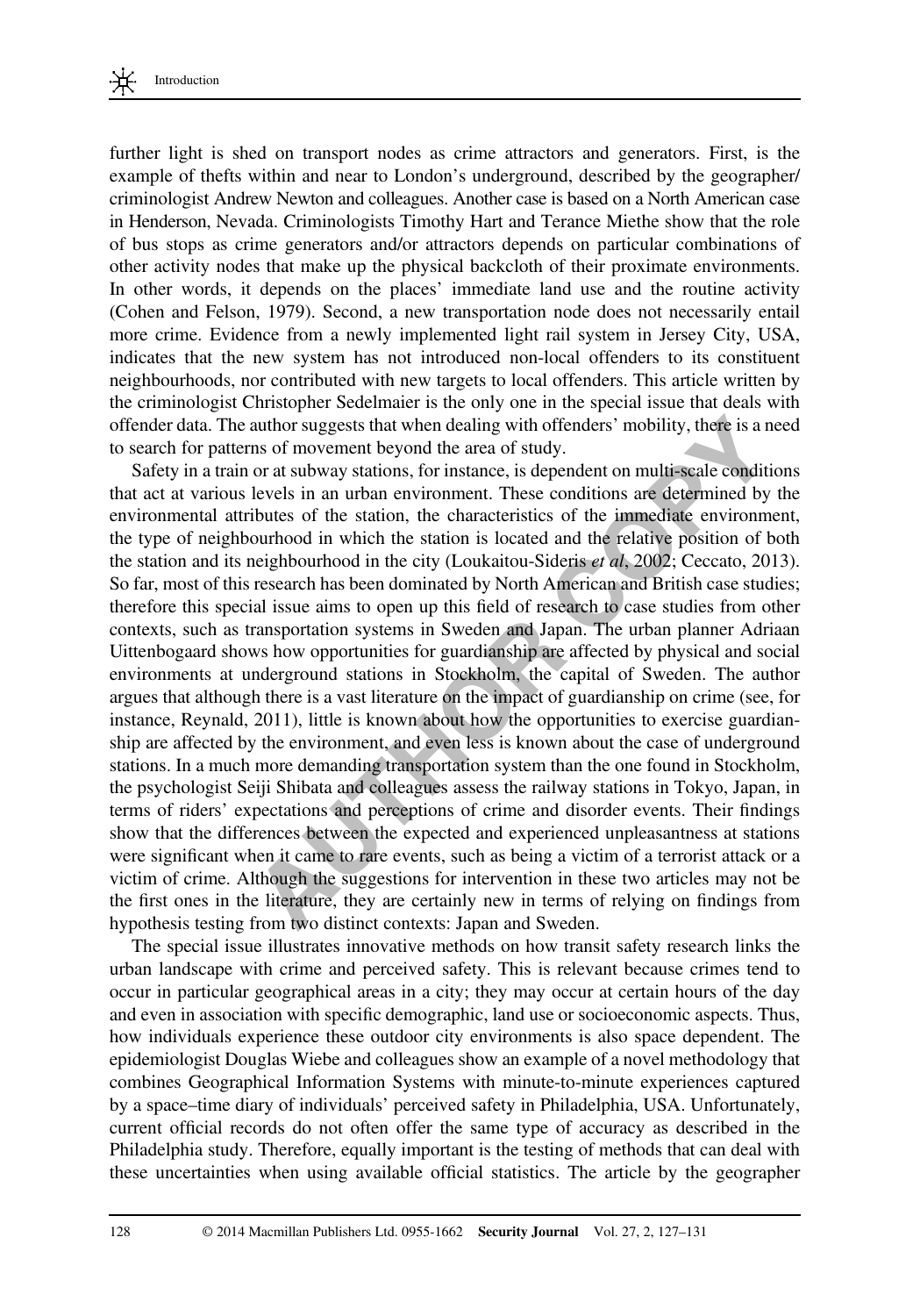Andrew Newton and colleagues is an example of these efforts, as they propose the use of Interstitial Crime Analysis to deal with location uncertainties in cases of pick pocketing in London underground stations. Another example is the study by the criminologists Sung-Suk Violet Yu and Martha Smith, which exemplifies how ecological data, available as secondary data, can be useful to identify the vulnerability of groups in New York City. A third example of a novel way of searching for robust patterns in crime data is the use of conjunctive analysis, as suggested by criminologists Timothy Hart and Terance Miethe in their study of bus stops in Henderson, Nevada, USA.

the fear of being exposed to an uncontrolled or unexpected danger, such as be<br>thirth. Poor access to public transporation associated with segmented urban spin<br>differentiated levels of risk of crime and/or levels of fear of Regardless of how criminogenic transportation nodes actually are, there is a consensus that a completely safe journey, from door-to-door, is not easy to guarantee. The simple decision one takes to go, for example, from home to work implies a change in one's safety status, depending on how, when and where one moves. An individual's movement is affected by the fear of being exposed to an uncontrolled or unexpected danger, such as being a crime victim. Poor access to public transportation associated with segmented urban spaces that have differentiated levels of risk of crime and/or levels of fear of crime composes a challenge to ensure a safe journey from door-to-door. Safety requires a whole-journey approach, but this may mean different things depending on the context. In a study in New York, Sung-suk Violet Yu and Martha Smith identify those users who are most in need in terms of vulnerability to crime-target opportunities within the context of public transit use, that is, 'transit captives', such as the poor and/or elderly, as their mobility is limited to access to public transportation. The needs of transit captives echo the voices of other groups that should be heard such children/young people and women. Douglas Wiebe and colleagues investigate young people's perceived safety from assault risk while in different transportation modes, while the article by the architect Anastasia Loukaitou-Sideris argues for the need to incorporate a gender perspective into safety in transportation policies. The main challenge ahead, as many would agree, goes beyond technical solutions when providing safe transportation services. There is a need to envisage transportation services that can be adapted to the safety and mobility needs of different users, thereby viewing safe mobility as an individual right, to be attained by all, regardless of the individual's gender, age, abilities or resources.

This special issue finalises with a 'golden lock' that is gently shaped by Paul Ekblom's final article. With a bird's-eye view and a magnifier glass in his pocket, Ekblom's article summarises the main contributions presented here and identifies the challenges the field has ahead both in research and in practice.

### Acknowledgements

I would like to thank all the authors who submitted interesting and high quality articles to this special issue. It was difficult for me to select only 8 out of 17 articles to exemplify this research area. My selection process relied heavily on the work (assessment and opinions) gently provided by the referees. Many thanks go to all anonymous referees that are now named below. I wish to acknowledge the editors of the *Security Journal*, Martin Gill and Bonnie Fisher, for their support along the way. Crucial to reach a cohesive issue were the discussions that took place in a seminar and a workshop held in Stockholm, at KTH Royal Institute of Technology in the autumn of 2013. Big thanks to Professor Paul Ekblom who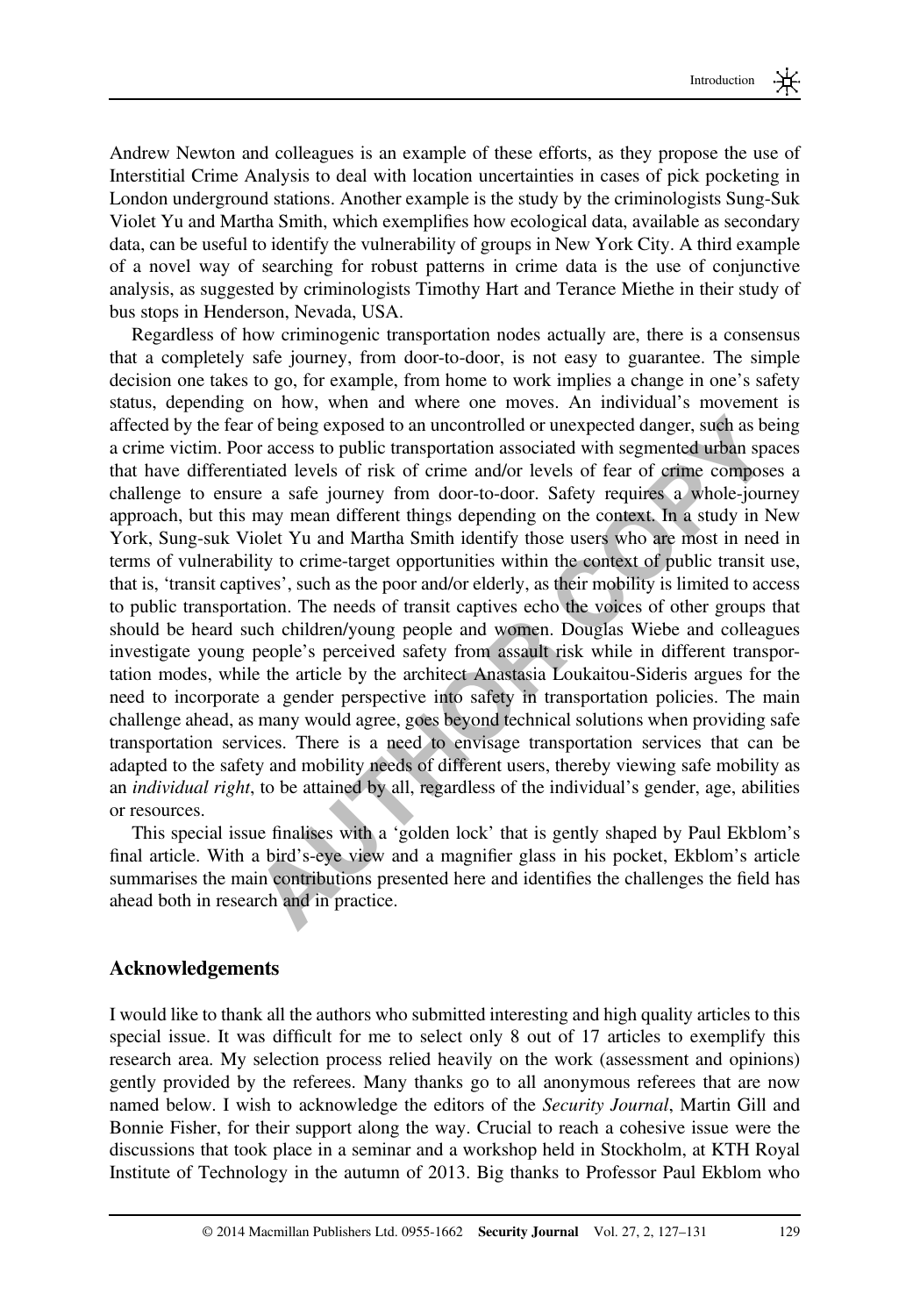<span id="page-3-0"></span>

acted as seminar moderator and provided valuable comments to the participants. Thanks also to the audience who posted a number of important questions and relevant comments, particularly Nancy LaVigne, Bo Grönlund, Andrew Newton, Anastasia Loukaitou-Sideris and Jana Sochor. I am grateful for the support of the PhD students (Adriaan Cornelis Uittenbogaard as well as Asifa Iqbal and Bridget Lewakowski) and KTH administration, (Desirée Gavelin and Maria Hult) with the organisation of the seminar. On a fiscal note, I would like to thank the Swedish Research Council (VR) and Centre for Transportation Studies (CTS) for funding these two events. Special thanks go to Professor Marcus Felson at Texas State University, USA. In December 2012, I sent him an email asking for comments on my article on safety in underground stations. Just a couple of hours later, I was hooked up to his network of colleagues in the United States, in the United Kingdom, in Australia, in Europe and in Asia – all discussing safety in transit environments. Some were urban planners, others criminologists, architects, engineers or practitioners experts on risk and safety issues. I decided then to propose a special issue to *Security Journal* in an attempt to gather some of this knowledge, which seemed to me, was scattered around a number of different disciplines but still with a great deal of overlapping issues. By May 2013, more than 20 abstracts for potential papers were submitted to the special issue, 17 of them turned into articles by the end of August. Today, a year after Professor Felson triggered that initial bullet, I am proud to share with you the experiences gathered on this special issue on transit safety through the lens of these eight articles and afterword. Enjoy!

others criminologists, architects, engineers or practitioners experts on risk<br> **Exaction the propose a special issue to** *Security Journal* **in an attemption<br>
i.e. of this knowledge, which seemed to the was cattered around a** Referees: Ned Levine, Loraine Gelsthorpe, Anthony Braga, Robert Haining, Lars Dolmen, Aiden Sidebottom, Ines Sanchez de Madariaga, Mathew Ashby, Oded Cats, Jason Roach, Dietrich Oberwittler, Alex Hirschfield, Lucia Summers, Janet Enriquez, Diane Smith, Anders Wrestrand, Jeffery Walker, Bridget Lewakowski, Brian Lockwood, Lallen Johnson, Justin Kurland, Bo Grönlund, Elisabetta Troglio, Ann Legeby, Danielle Reynald, Fredrik Kopsch, Torbjörn Thedeen, Kate Bowers, Rachel Armitage, Eric Mccord, Thomas Stucky, Nicholas Corsaro, Lena Nelin, Martin Gill, Jana Sochor, Jason Goldstick, Henk Elfers, Ian Brunton-Smith, Andrew Prelog, Mathew Hawk, Meghan Hollis-Peel, James Chunghyeon Seo, Remi Boivin, Beth Hardie, Mathew Hawk, Misse Wester, David Nicholson.

#### **Note**

1 A measure based on a survey with employees in Austria, Belgium, Denmark, France, Germany, the Netherlands and Sweden; [StepStone \(2012\).](#page-4-0)

### **References**

- Block, R. and Davis, S. (1996) The Environs of Rapid Transit Stations: A Focus for Street Crime or Just Another Risky Crime? Preventing Mass Transit Crime. Monsey, NY: Criminal Justice Press, pp. 237–257.
- Brantingham, P.J. and Brantingham, P.L. (1993) Nodes, paths and edges: Considerations on the complexity of crime and the physical environment. Journal of Environmental Psychology 13(1): 3–28.
- Brantingham, P.J. and Brantingham, P.L. (1995) Criminality of place: Crime generators and crime attractors. European Journal on Criminal Policy and Research 3(3): 1–26.
- Ceccato, V. (2013) Moving Safely: Crime and Perceived Safety in Stockholm's Subway Stations. Lanham, MD: Lexington Books.